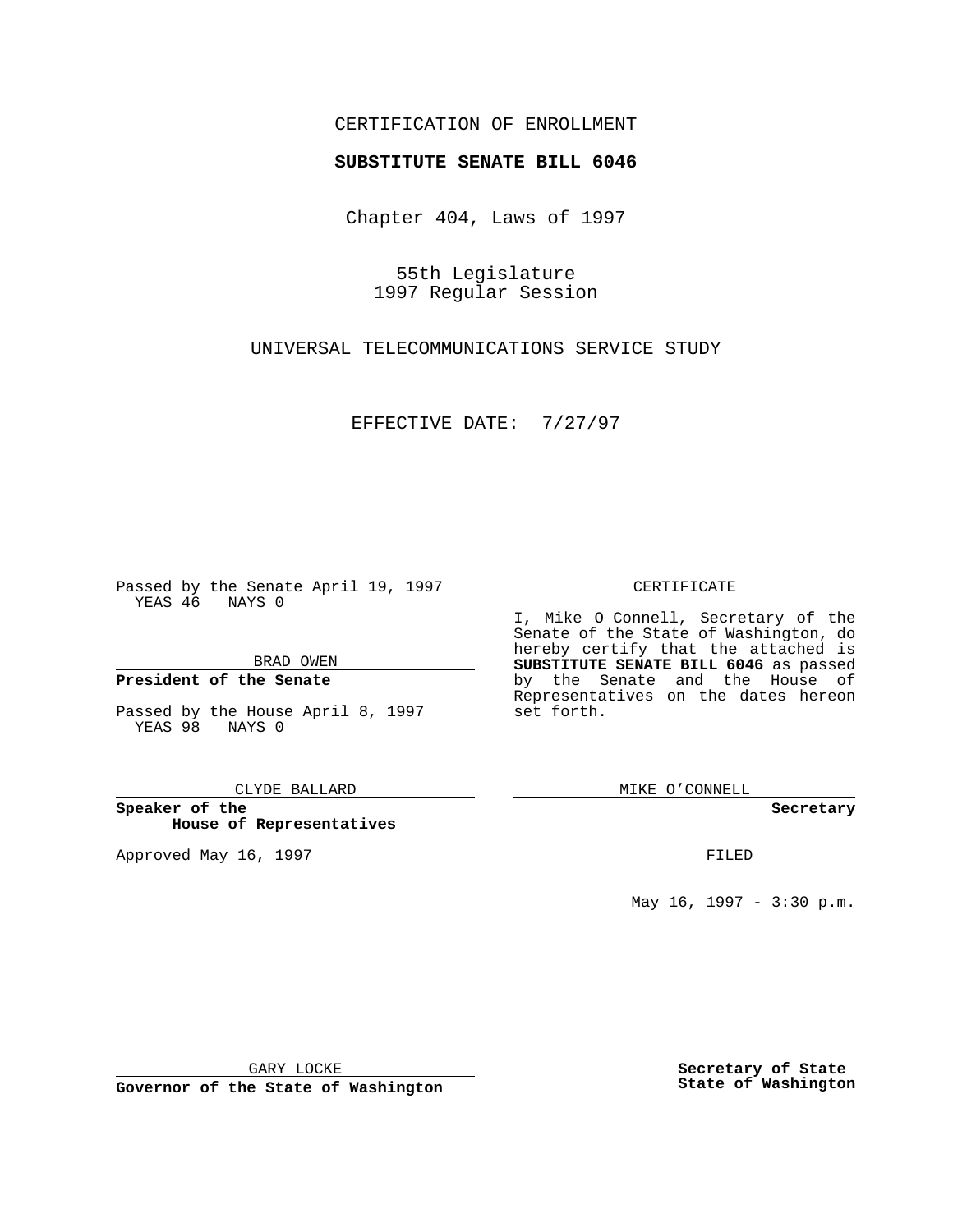# **SUBSTITUTE SENATE BILL 6046** \_\_\_\_\_\_\_\_\_\_\_\_\_\_\_\_\_\_\_\_\_\_\_\_\_\_\_\_\_\_\_\_\_\_\_\_\_\_\_\_\_\_\_\_\_\_\_

\_\_\_\_\_\_\_\_\_\_\_\_\_\_\_\_\_\_\_\_\_\_\_\_\_\_\_\_\_\_\_\_\_\_\_\_\_\_\_\_\_\_\_\_\_\_\_

AS AMENDED BY THE HOUSE

Passed Legislature - 1997 Regular Session

**State of Washington 55th Legislature 1997 Regular Session**

**By** Senate Committee on Energy & Utilities (originally sponsored by Senator Finkbeiner)

Read first time 03/05/97.

 AN ACT Relating to a study by the utilities and transportation commission on universal telecommunications service; and creating new sections.

BE IT ENACTED BY THE LEGISLATURE OF THE STATE OF WASHINGTON:

 NEW SECTION. **Sec. 1.** The legislature finds that in a competitive telecommunications industry, telecommunications companies may be less inclined to invest in facilities to serve sparsely populated or hard- to-serve areas of the state. The legislature further finds that in order to secure for all consumers of the state the benefits of high quality telecommunications service and evolving telecommunications technology, it is necessary to study the creation of a universal service fund. The purpose of this fund would be to provide an incentive to telecommunications carriers to build facilities to provide universal service and to serve sparsely populated and hard-to-serve areas of the state while preserving to consumers in those areas the availability of telecommunications services at rates which are comparable to rates in urban areas and are affordable.